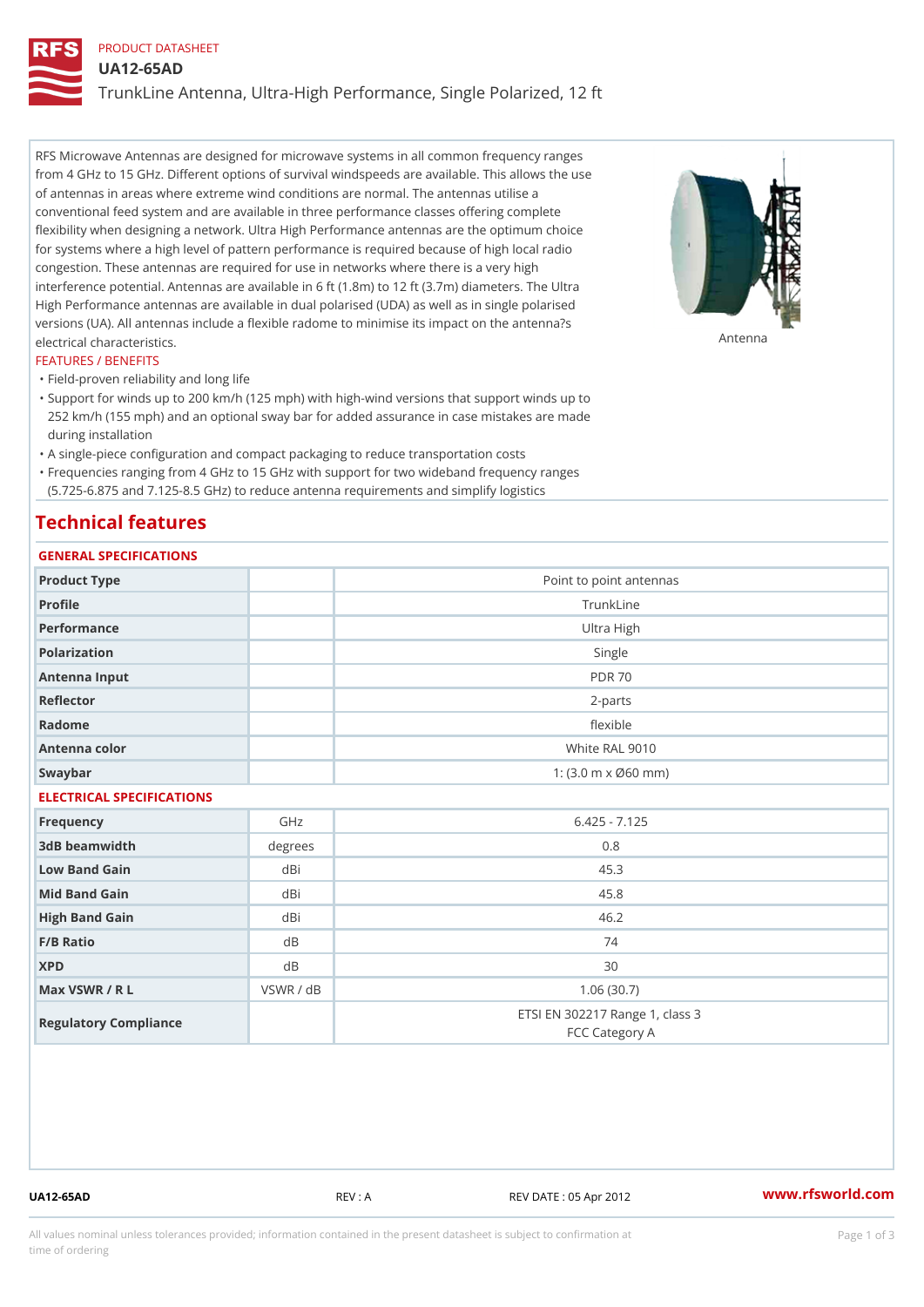# PRODUCT DATASHEET

## UA12-65AD

TrunkLine Antenna, Ultra-High Performance, Single Polarized, 12 ft

| MECHANICAL SPECIFICATIONS                                                  |              |                                                                           |  |
|----------------------------------------------------------------------------|--------------|---------------------------------------------------------------------------|--|
| Diameter                                                                   | ft $(m)$     | 12(3.7)                                                                   |  |
| Elevation Adjustment                                                       | degree       | ± 5                                                                       |  |
| Azimuth Adjustment                                                         | degrees      | ± 5                                                                       |  |
| Polarization Adjustment                                                    | degrees      | ± 5                                                                       |  |
| Mounting Pipe Diameter<br>minimum                                          | $mm$ (in)    | 114(4.5)                                                                  |  |
| Mounting Pipe Diameter<br>maximum                                          | $mm$ (in)    | 114(4.5)                                                                  |  |
| Approximate Weight                                                         | kg (lb)      | 420 (924)                                                                 |  |
| Survival Windspeed                                                         | $km/h$ (mph) | 200 (125)                                                                 |  |
| Operational Windspeed                                                      | $km/h$ (mph) | 190 (118)                                                                 |  |
| <b>STRUCTURE</b>                                                           |              |                                                                           |  |
| Radome Material                                                            |              | PVC coated fabric                                                         |  |
| <b>FURTHER ACCESSORIES</b>                                                 |              |                                                                           |  |
| optional Swaybar                                                           |              | 1: SMA-SK-60-3000A (3.0 m x Ø60 mm)                                       |  |
| Further Accessories                                                        |              | SMA-WK-12 : Wind Kit<br>SMA-SKO-UNIVERSAL-L : Universal sway bar fixation |  |
| <b>MOUNTOUTLINE</b>                                                        |              |                                                                           |  |
| m m<br>Dimension_A<br>(in)                                                 |              | 3800 (150)                                                                |  |
| m m<br>$Dimension_B$<br>(in)                                               |              | 1880()                                                                    |  |
| m m<br>Dimension_C<br>(in)                                                 |              | 670 (26.5)                                                                |  |
| $Dim_D - D -$<br>m <sub>m</sub><br>$114$ m m $(4.5$ ir $)$ $\sqrt{$ ip $e$ |              | 190(7.5)                                                                  |  |

Dimension\_F m<sub>m</sub> (in) 1580 (62.5)

m<sub>m</sub> (in)

Dimension\_E

370 (14.57)

UA12-65AD REV : A REV DATE : 05 Apr 2012 [www.](https://www.rfsworld.com)rfsworld.com